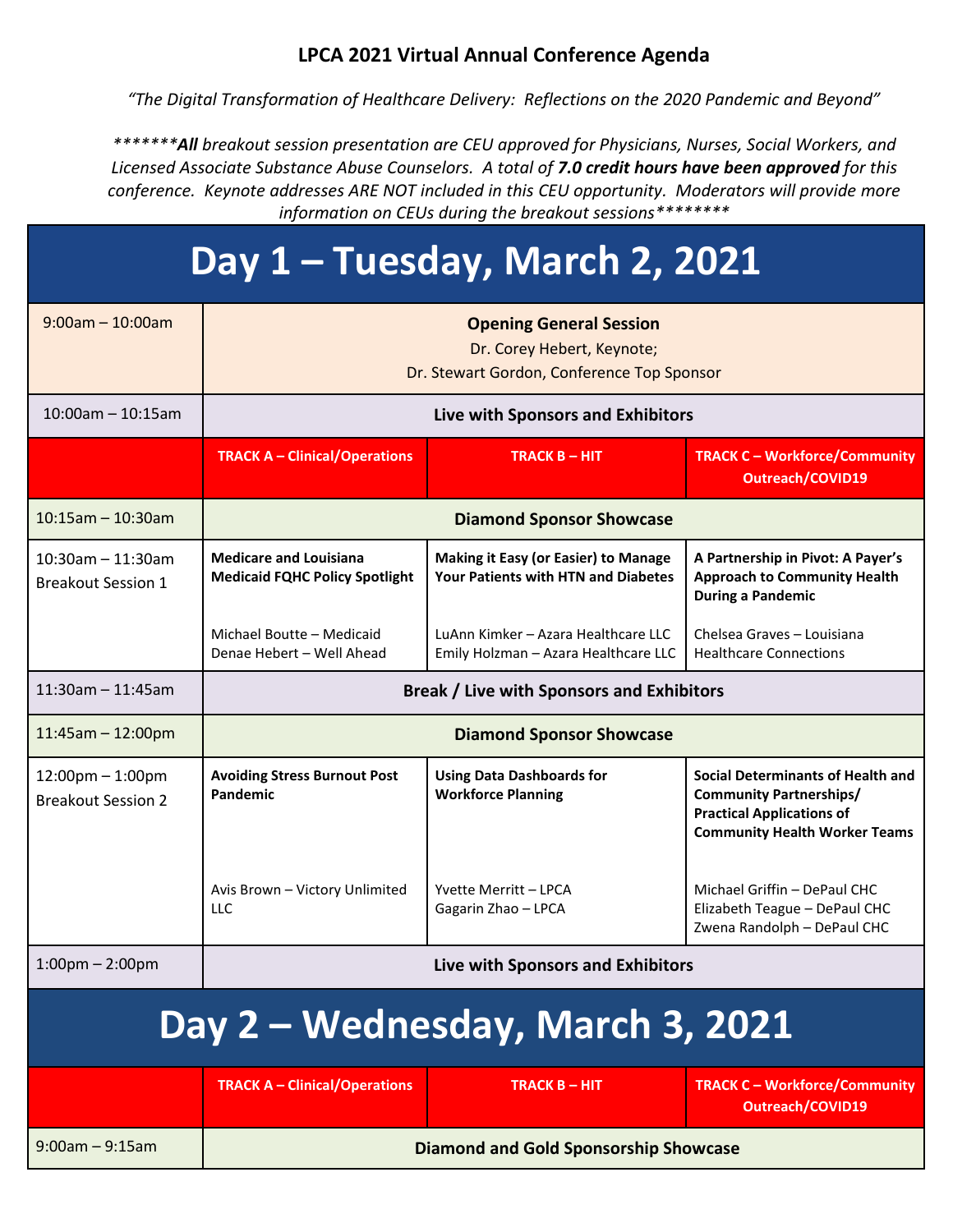## **LPCA 2021 Virtual Annual Conference Agenda**

*"The Digital Transformation of Healthcare Delivery: Reflections on the 2020 Pandemic and Beyond"*

| $9:15$ am - 10:15am<br><b>Breakout Session 3</b>               | <b>Chronic Disease Management:</b><br>Move Forward in 2021                                                                      | <b>Telehealth Utilization and Policy:</b><br>2020 in Review                       | <b>Mastering the Three R's of</b><br><b>Successful Physician Staffing:</b><br><b>Recruitment, Retention and</b>                     |  |
|----------------------------------------------------------------|---------------------------------------------------------------------------------------------------------------------------------|-----------------------------------------------------------------------------------|-------------------------------------------------------------------------------------------------------------------------------------|--|
|                                                                |                                                                                                                                 |                                                                                   | <b>Retirement</b>                                                                                                                   |  |
|                                                                | Brenda Miller - AHA<br>Coretta LaGarde - AHA<br>Chelsea Morgan - AHA                                                            | Denae Hebert - Well Ahead<br>Becky Bounds - TexLa Telehealth<br>Resource Center   | Gary Seaberg - Jackson Physician<br>Search                                                                                          |  |
| $10:15$ am - 10:30am                                           | <b>Break / Live with Sponsors and Exhibitors</b>                                                                                |                                                                                   |                                                                                                                                     |  |
| $10:30$ am - 10:45am                                           | <b>Diamond and Gold Sponsorship Showcase</b>                                                                                    |                                                                                   |                                                                                                                                     |  |
| $10:45$ am - 11:45am<br><b>Breakout Session 4</b>              | <b>Population Health HD: A High</b><br>Def Look at Hypertension and<br><b>Diabetes</b>                                          | <b>Resources and Data for Today's</b><br><b>Workforce Challenges</b>              | <b>National Readiness to Train Tool</b><br>(RTAT): Next Steps for Health<br><b>Professional Training Programs at</b><br><b>CHCs</b> |  |
|                                                                | Nadine Robin - Aledade<br>Dr. Keith Winfrey - NOELA                                                                             | Suzanne Speer - Association of<br>Clinicians for the Underserved                  | Nashwa Khalid - Weitzman<br>Institute                                                                                               |  |
| $11:45am - 12:45pm$                                            | Live with Sponsors and Exhibitors                                                                                               |                                                                                   |                                                                                                                                     |  |
| $12:45$ pm $-1:00$ pm                                          | <b>Diamond and Gold Sponsorship Showcase</b>                                                                                    |                                                                                   |                                                                                                                                     |  |
| $1:00 \text{pm} - 2:00 \text{pm}$<br><b>Breakout Session 5</b> | <b>Current Environment:</b><br><b>Understanding Recent Major</b><br><b>Industry Changes Affecting</b><br><b>Health Centers</b>  | <b>Using Data to Address Workforce</b><br><b>Needs and Inform Decision-Making</b> | How to be a Resilient Leader Amid<br>and Beyond the Pandemic                                                                        |  |
|                                                                | Jeffery Allen - BKD<br>Sara Grenier - BKD                                                                                       | Yvette Merritt - LPCA<br>Michael Rivers - LPCA                                    | Kevin Coleman - KMC<br><b>Empowerment LLC</b>                                                                                       |  |
| Day 3 - Thursday, March 4, 2021                                |                                                                                                                                 |                                                                                   |                                                                                                                                     |  |
|                                                                | <b>TRACK A - Clinical/Operations</b>                                                                                            | <b>TRACK B - HIT</b>                                                              | <b>TRACK C - Workforce/Community</b><br><b>Outreach/COVID19</b>                                                                     |  |
| $9:00am - 9:15am$                                              | Diamond, Gold, and Silver Sponsorship Showcase                                                                                  |                                                                                   |                                                                                                                                     |  |
| $9:15$ am - 10:15am<br><b>Breakout Session 6</b>               | <b>Serving Medicare Patients</b><br>During the COVID-19 Pandemic:<br><b>From Vaccines to Telehealth</b>                         | <b>Reducing Provider Burden: A Team</b><br><b>Approach to Whole Patient Care</b>  | <b>Evaluating Health Center</b><br><b>Response to the COVID19</b><br>Pandemic                                                       |  |
|                                                                | Susannah Vance Gopalan -<br>Feldsman Tucker Leifer Fidell LLP<br>Rebekah Wallance Pardeck-<br>Feldsman Tucker Leifer Fidell LLP | Josh Glueck - i2i Population Health<br>Ian Farquhar - i2i Population Health       | Kayvia Pemberton - Americares<br>Mariel Fonteyn - Americares                                                                        |  |